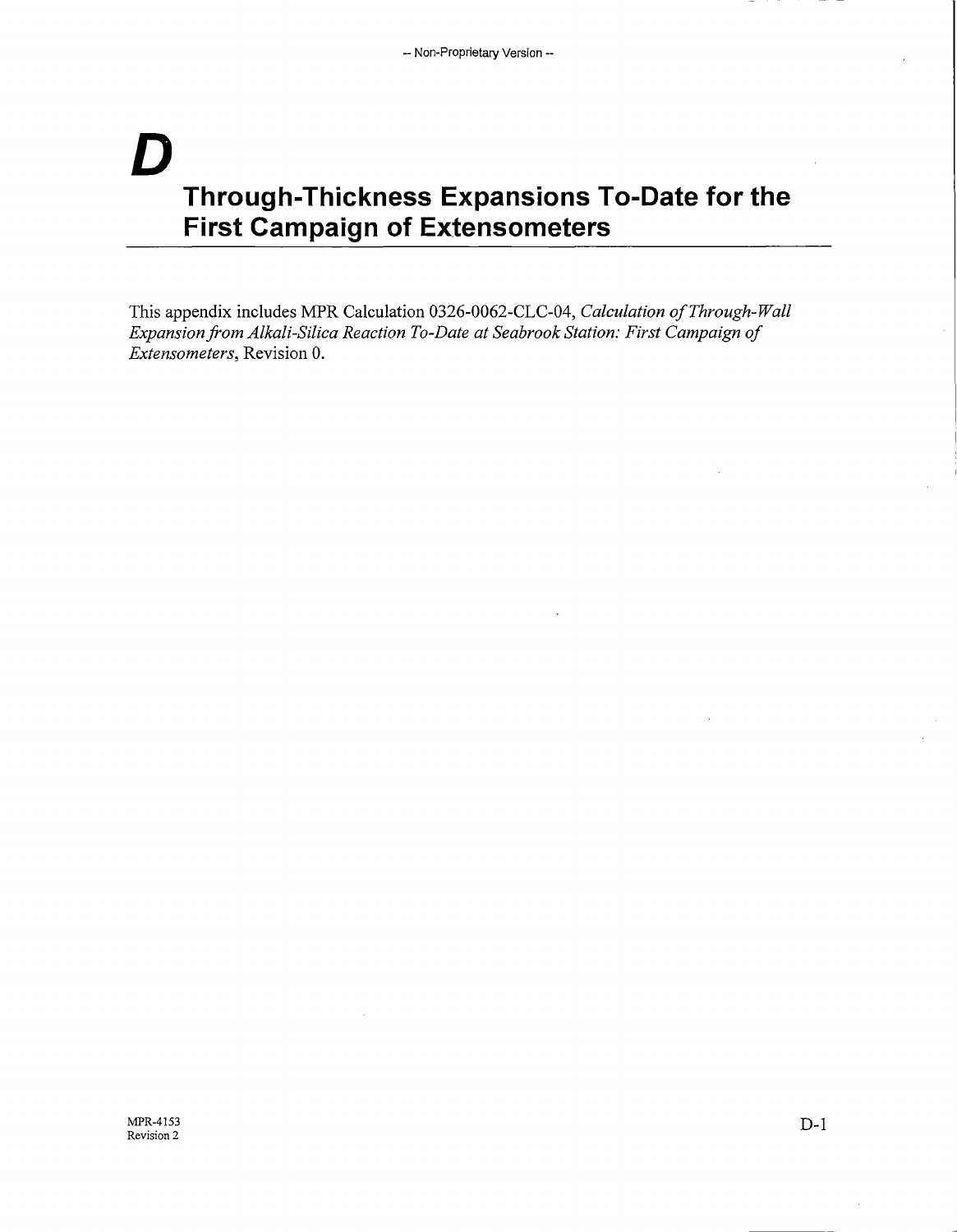| <b>AMPR</b>                                                                                                   |                                        |                                                                    | 320 King Street | MPR Associates, Inc.<br>Alexandria, VA 22314 |  |
|---------------------------------------------------------------------------------------------------------------|----------------------------------------|--------------------------------------------------------------------|-----------------|----------------------------------------------|--|
|                                                                                                               | <b>CALCULATION TITLE PAGE</b>          |                                                                    |                 |                                              |  |
| Client:<br>NextEra Energy Seabrook                                                                            |                                        |                                                                    |                 | Page 1 of 15                                 |  |
| Project:<br>Approach for Estimating Through-Wall Expansion from Alkali-Silica<br>Reaction at Seabrook Station |                                        |                                                                    |                 | Task No.<br>0326-1405-0074                   |  |
| Title:<br>Calculation of Through-Wall Expansion from Alkali-Silica Reaction<br>To-Date at Seabrook Station    |                                        |                                                                    |                 | Calculation No.<br>0326-0062-CLC-04          |  |
| Preparer / Date                                                                                               | Checker / Date                         | Reviewer & Approver / Date                                         |                 | Rev. No.                                     |  |
| amanda Card<br>Amanda E. Card<br>July 19, 2016                                                                | 'lude<br>David Cowles<br>July 19, 2016 | $\mathcal{C}\mathcal{W}$ ba<br>Christopher Bagley<br>July 19, 2016 |                 | $\boldsymbol{0}$                             |  |
| This document has been prepared, checked, and reviewed/approved in accordance with the QA requirements of     | QUALITY ASSURANCE DOCUMENT             |                                                                    |                 |                                              |  |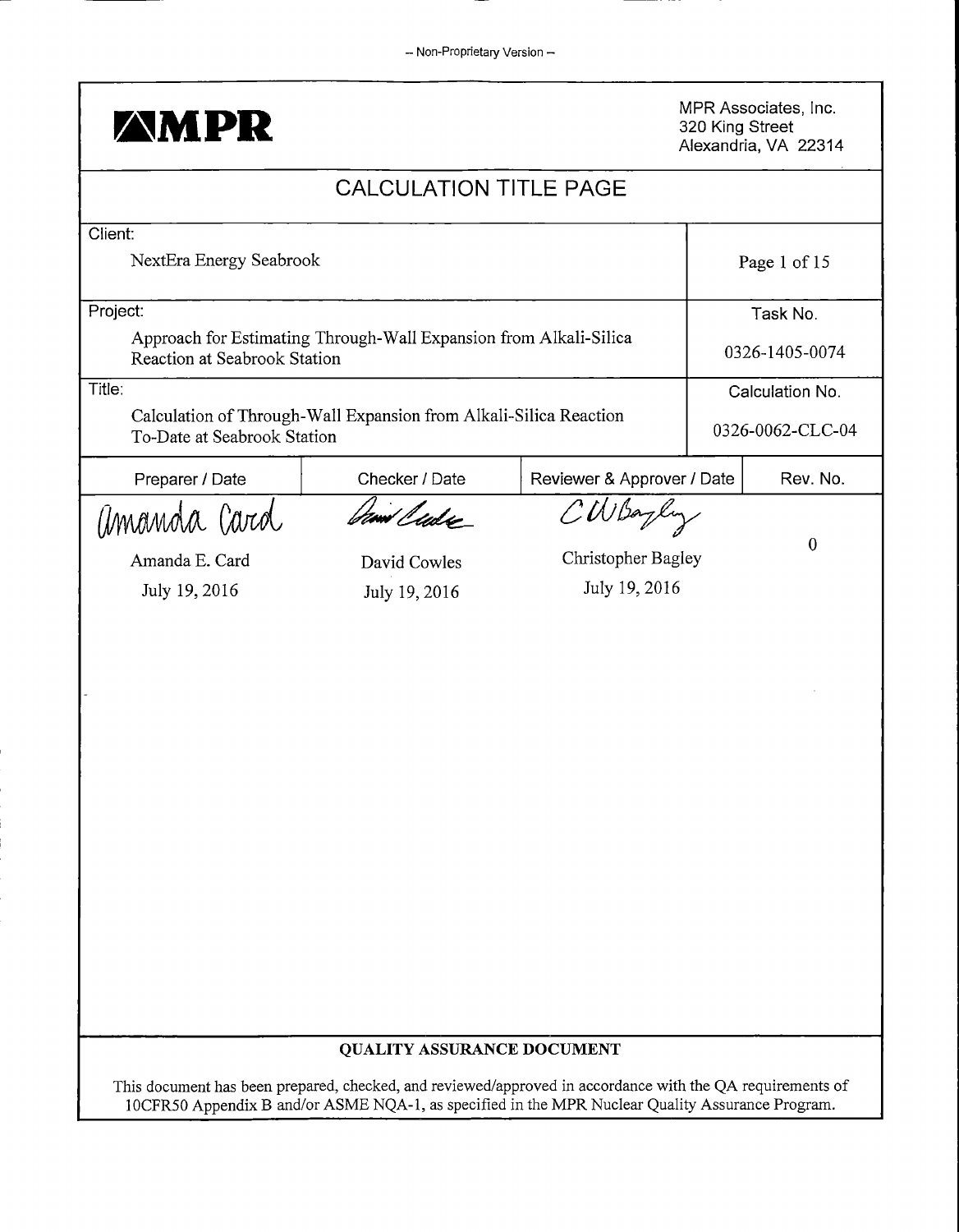

 $\hat{\mathcal{A}}$ 

MPR Associates, Inc.<br>320 King Street Alexandria, VA 22314

|                 | <b>RECORD OF REVISIONS</b> |               |                                                                                                                                                                                                                                                                                                                                                                                                                                                             |         |
|-----------------|----------------------------|---------------|-------------------------------------------------------------------------------------------------------------------------------------------------------------------------------------------------------------------------------------------------------------------------------------------------------------------------------------------------------------------------------------------------------------------------------------------------------------|---------|
| Calculation No. |                            | Prepared By   | Checked By                                                                                                                                                                                                                                                                                                                                                                                                                                                  | Page: 2 |
|                 | 0326-0062-CLC-04           | amanda Card   | Daniel Leader                                                                                                                                                                                                                                                                                                                                                                                                                                               | $\cdot$ |
| Revision        | Affected Pages             | Description   |                                                                                                                                                                                                                                                                                                                                                                                                                                                             |         |
| $\pmb{0}$       | All                        | Initial Issue |                                                                                                                                                                                                                                                                                                                                                                                                                                                             |         |
|                 |                            |               |                                                                                                                                                                                                                                                                                                                                                                                                                                                             |         |
|                 |                            |               |                                                                                                                                                                                                                                                                                                                                                                                                                                                             |         |
|                 |                            |               |                                                                                                                                                                                                                                                                                                                                                                                                                                                             |         |
|                 |                            |               |                                                                                                                                                                                                                                                                                                                                                                                                                                                             |         |
|                 |                            |               |                                                                                                                                                                                                                                                                                                                                                                                                                                                             |         |
|                 |                            |               | $\mathcal{L}(\mathcal{L}(\mathcal{L}(\mathcal{L}(\mathcal{L}(\mathcal{L}(\mathcal{L}(\mathcal{L}(\mathcal{L}(\mathcal{L}(\mathcal{L}(\mathcal{L}(\mathcal{L}(\mathcal{L}(\mathcal{L}(\mathcal{L}(\mathcal{L}(\mathcal{L}(\mathcal{L}(\mathcal{L}(\mathcal{L}(\mathcal{L}(\mathcal{L}(\mathcal{L}(\mathcal{L}(\mathcal{L}(\mathcal{L}(\mathcal{L}(\mathcal{L}(\mathcal{L}(\mathcal{L}(\mathcal{L}(\mathcal{L}(\mathcal{L}(\mathcal{L}(\mathcal{L}(\mathcal{$ |         |
|                 |                            |               | $\mathcal{L}^{\mathcal{L}}(\mathcal{L}^{\mathcal{L}}(\mathcal{L}^{\mathcal{L}}(\mathcal{L}^{\mathcal{L}}(\mathcal{L}^{\mathcal{L}}(\mathcal{L}^{\mathcal{L}}(\mathcal{L}^{\mathcal{L}})))$                                                                                                                                                                                                                                                                  |         |

**Note:** The revision number found on each individual page of the calculation carries the revision level of the calculation in effect at the time that page was last revised.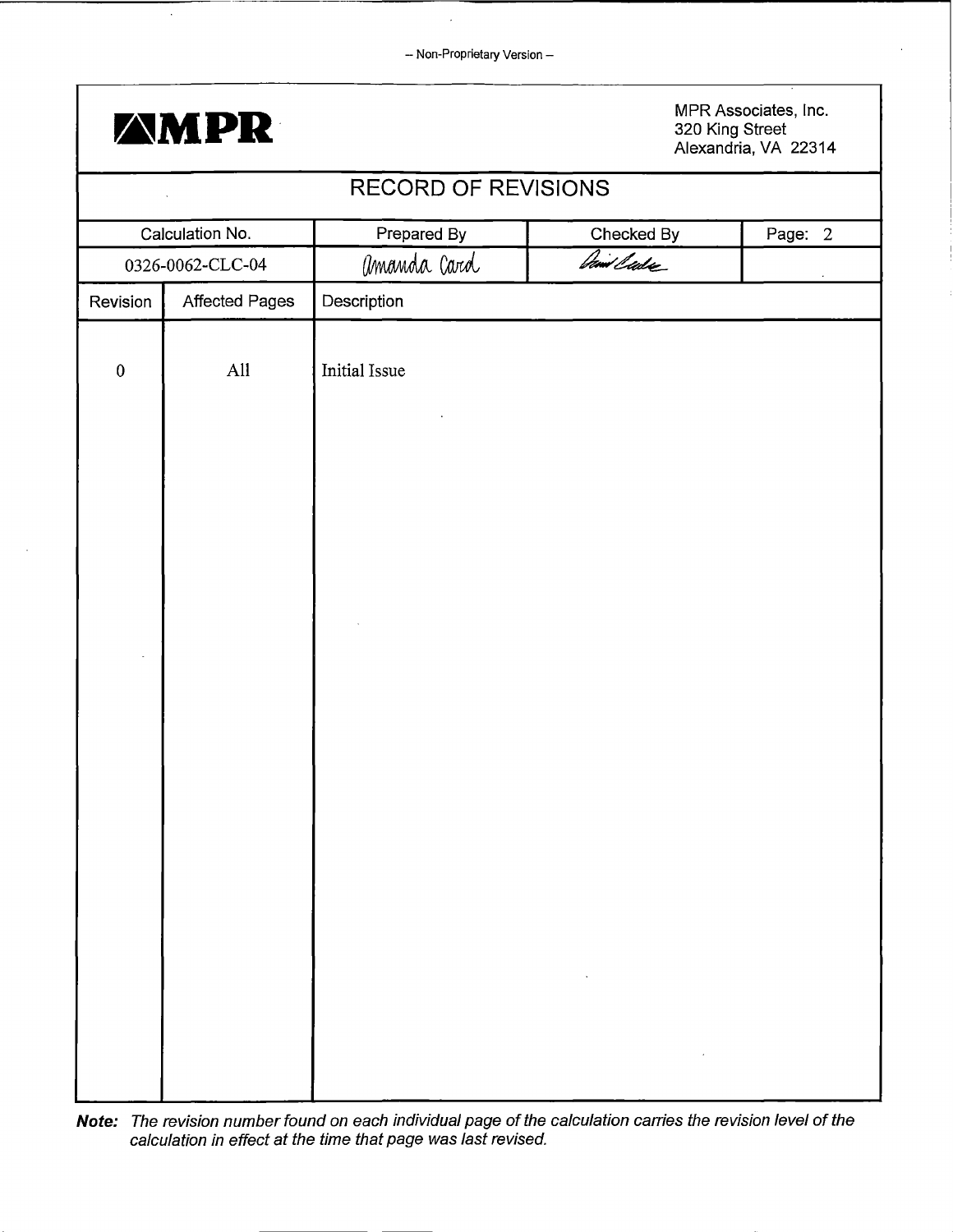

Calculation No.: 0326-0062-CLC-04

MPR Associates, Inc. 320 King Street Alexandria, VA 22314

**Table of Contents** 

Checked By:

Page No.: 3

Revision No.: 0

## **1.0 Purpose and Background ..................................................................................... 4 2.0 Summary of Results and Conclusion ................................................................. .4**  *3.0* **Methodology ...........................................................................................................** *5*  3.1 Using 28-Day Compressive Strength to Determine Original Elastic Modulus ............ 5 3.2 Determining Through Thickness Expansion from Elastic Modulus ............................ 6 **4.0 Assumptions .......................................................................................................... 6**  4.1 Verified Assumptions ................................................................................................... 6 4.2 Unverified Assumptions ............................................................................................... 6 **5.0 Design Inputs** ......................................................................................................... **6**  5 .1 Original Compressive Strength Data ............................................................................ 6 5.2 Current Elastic Modulus Data .................................. , ................................................... 8 **6.0 Calculations and Results .................................................................................... 10**  6.1 Original Elastic Modulus ............................................................................................ 10 6.2 Nominal Through-Thickness Expansion To-Date ...................................................... 11 6.3 Adjusted Through-Thickness Expansion To-Date ..................................................... 12 **7. 0 References ............................................................................................................ 15**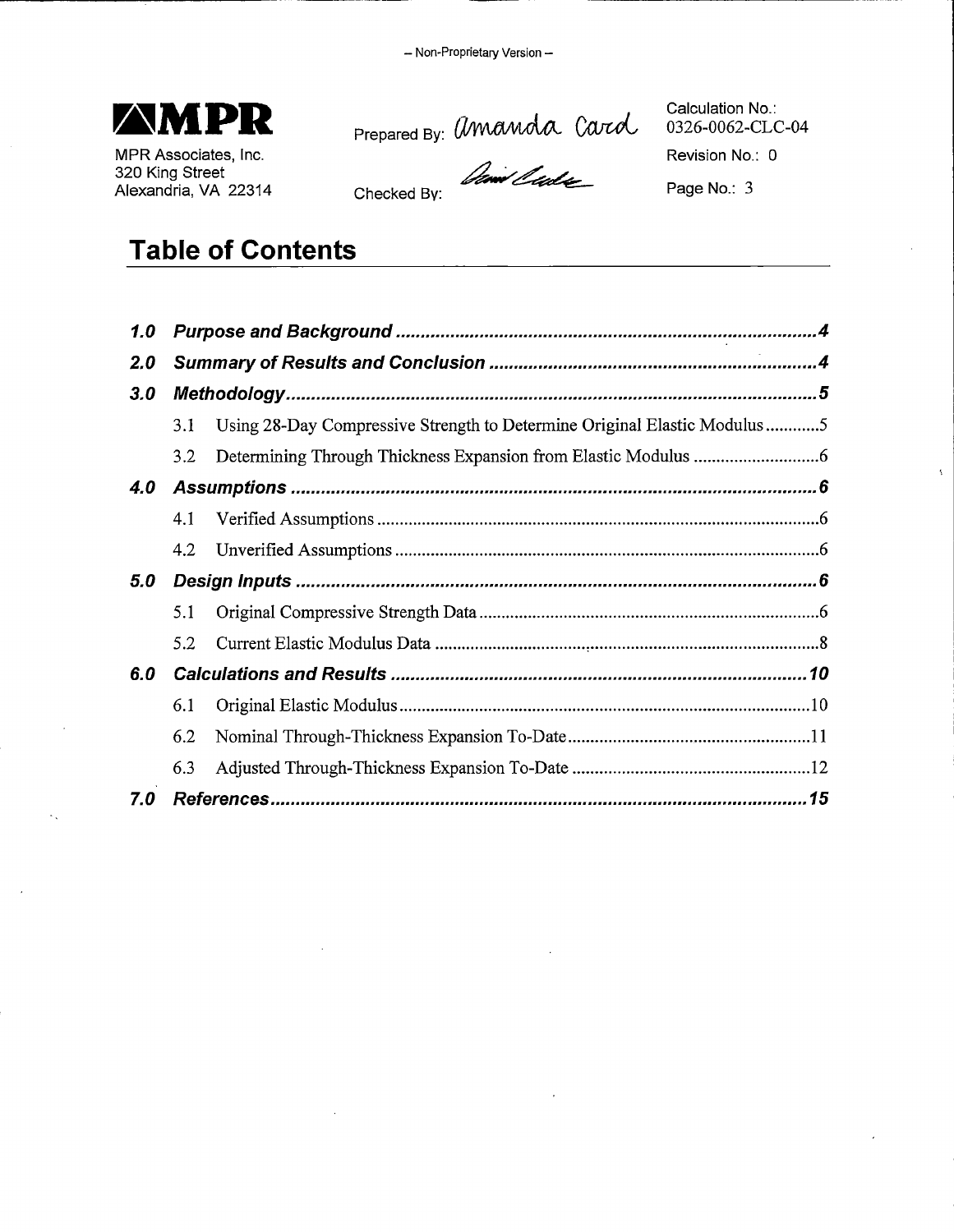

Calculation No.: 0326-0062-CLC-04 Revision No.: 0

MPR Associates, Inc. 320 King Street Alexandria, VA 22314

Checked By:

Page No.: 4

## **1.0 PURPOSE AND BACKGROUND**

This calculation determines the through-thickness expansion to-date from Alkali-Silica Reaction (ASR) for various locations in reinforced concrete structures at Seabrook Station. The current through-thickness expansion values were calculated using a correlation between through-thickness expansion and elastic modulus of concrete test specimens affected by ASR.

Seabrook Station is installing extensometers to monitor through-thickness expansion. The first set of eighteen extensometers has been installed. This calculation determines the current through-thickness expansion values for the first set of extensometer locations.

Seabrook Station will follow the process presented in this calculation to determine the current through-thickness expansion values upon installation of the remaining extensometers.

## **2.0 SUMMARY OF RESULTS AND CONCLUSION**

The table below provides through-thickness expansion values to-date for eighteen reinforced concrete locations at Seabrook Station. Each of the locations corresponds to the location of an installed extensometer.



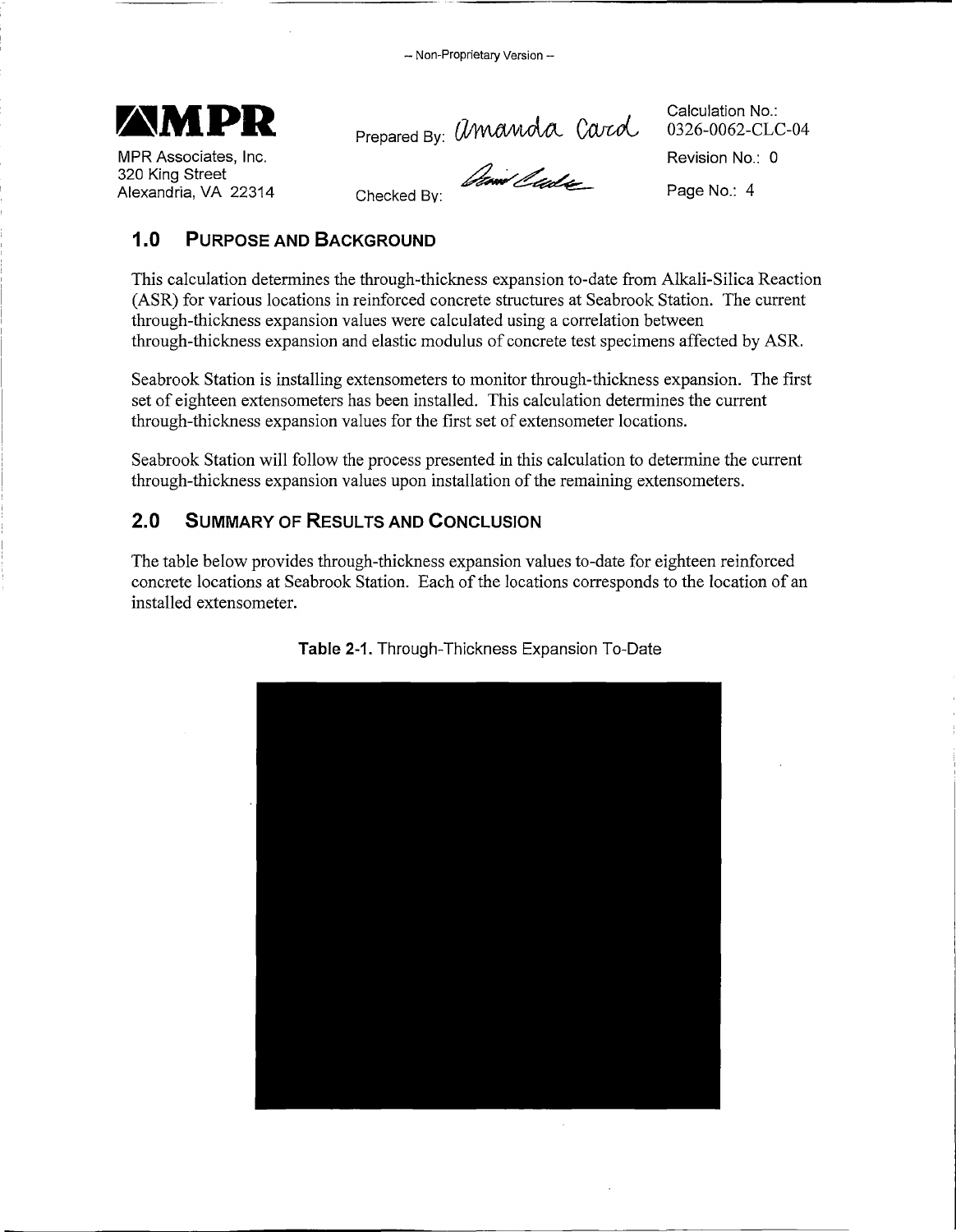

Prepared By: Umanda Card

Calculation No.: 0326-0062-CLC-04

Checked By:

Page No.: 5

Revision No.: 0

**Table 2-1.** Through-Thickness Expansion To-Date



## **3.0 METHODOLOGY**

This calculation uses the equation developed in Reference 3 to determine the current through-thickness expansion from ASR. The equation in Reference 3 uses normalized elastic modulus (i.e., current elastic modulus / original elastic modulus) to determine through-thickness expansion to-date. The key steps in the methodology used herein are (1) determination of the original elastic modulus which was not directly measured during original construction and (2) determination of through-thickness expansion using the equation in Reference 3. The ASR-affected elastic modulus is determined using measurements of cores removed from the plant structures in the vicinity of the extensometer locations.

## **3.1 Using 28-Day Compressive Strength to Determine Original Elastic Modulus**

Section 8.5.1 of ACI 318-71 (Reference 2) states that the 28-day elastic modulus  $(E_c)$  of concrete can be calculated based on the density of concrete in  $lb/ft^3$  (w<sub>c</sub>) and the 28-day compressive strength of concrete  $(f_c)$ . The elastic modulus for normal weight concrete (approximate density of  $144 \frac{lb}{ft43}$ ) can be calculated using Equation 1. Equation 1 was developed using data from a wide range of concrete and is therefore generally applicable to most concrete mixes.

$$
E_c = 57,000\sqrt{f'_c}
$$
 (Equation 1)

Reference 1 evaluates the applicability of Equation 1 to the concrete mix used in the test programs that MPR sponsored at Ferguson Structural Engineering Laboratory (FSEL) (i.e., the MPR/FSEL test programs). Based on the results of Reference 1, the relationship between the measured 28-day compressive strength (original compressive strength) and the 28-day elastic modulus for the test specimens within the MPR/FSEL test programs is consistent with the ACI equation.

Using Equation 1 to evaluate concrete at Seabrook Station is also appropriate. The correlation was demonstrated to apply to the concrete used in the MPR/FSEL test programs in Reference 1 and the concrete mix used in the MPR/FSEL test programs was representative of the concrete at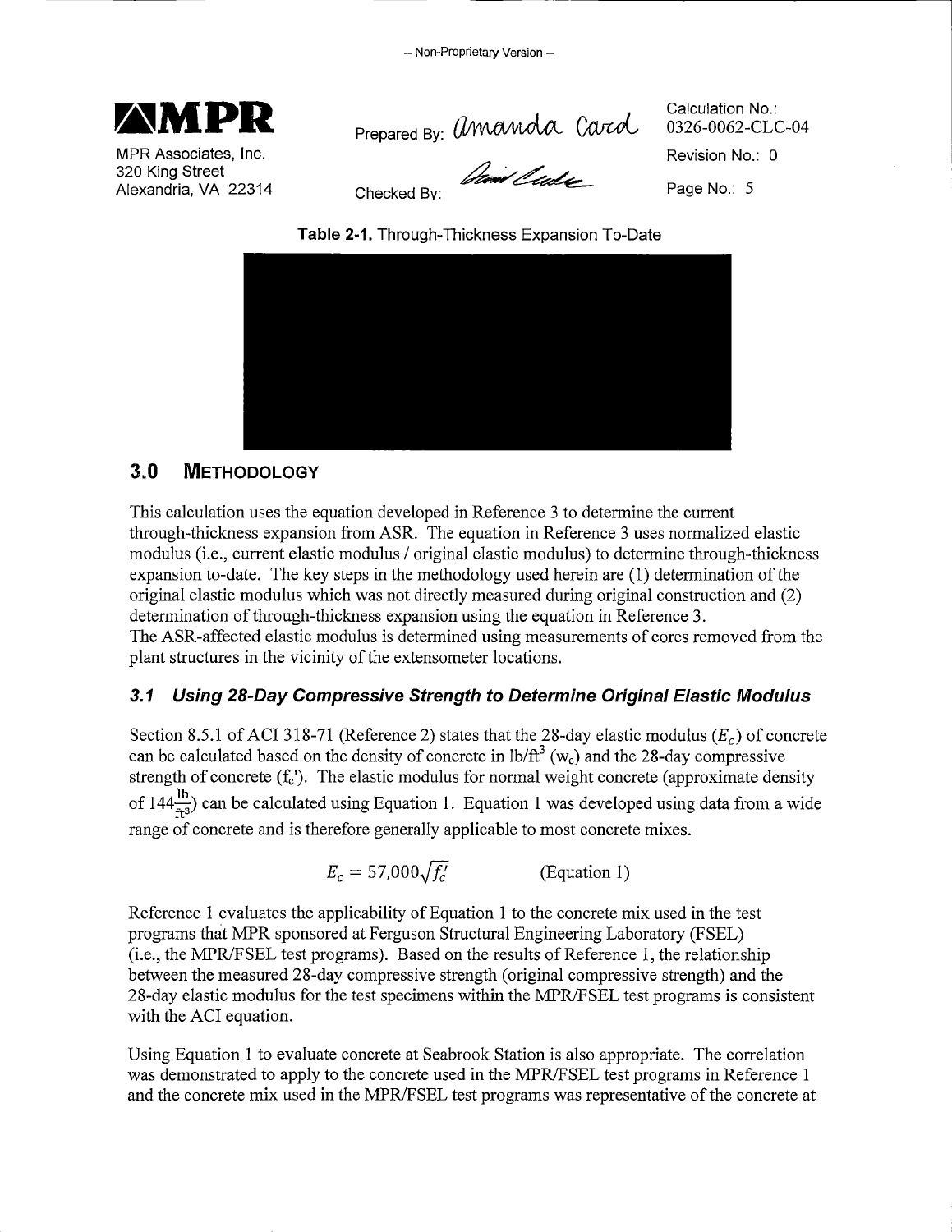

MPR Associates, Inc. 320 King Street Alexandria, VA 22314

Calculation No.: 0326-0062-CLC-04

Revision No.: 0

Checked By:

Page No.: 6

Seabrook Station. Accordingly, the compressive strength of concrete identified in Seabrook Station's original construction records can be used to determine the original elastic modulus  $(E<sub>c</sub>)$ of the concrete of interest.

#### **3.2 Determining Through Thickness Expansion from Elastic Modulus**

Reference 3 determines a correlation (Equation 2) between through-thickness expansion and normalized elastic modulus of concrete test specimens affected by ASR. The correlation is based on data from test programs that MPR sponsored at FSEL. The correlation was verified against published data.

(Equation 2)

Where:

*expansion* is the relative through-thickness expansion of the concrete specimen (e.g., 0.02 equals a 2% expansion) and *modulus* is the normalized modulus of the test specimen after ASR.

A normalized modulus reduction factor of. was applied to Equation 2 to provide appropriate conservatism for the methodology.

#### **4.0 ASSUMPTIONS**

#### **4. 1 Verified Assumptions**

There are no verified assumptions.

#### **4.2 Unverified Assumptions**

There are no unverified assumptions.

#### **5.0 DESIGN INPUTS**

#### **5. 1 Original Compressive Strength Data**

The original compressive strength data were used to determine the original elastic modulus using Equation 1. Seabrook Station provided MPR with Concrete Compressive Strength Test Reports from Pittsburgh Testing Laboratory (Reference 5). These lab reports contained the 28-day compressive strength data from cylinders that were representative of all but two locations of interest (E18 and E19). The cylinders used to determine the 28-day compressive strength were molded using concrete from the same concrete batch that was used to place the associated concrete structure at Seabrook Station.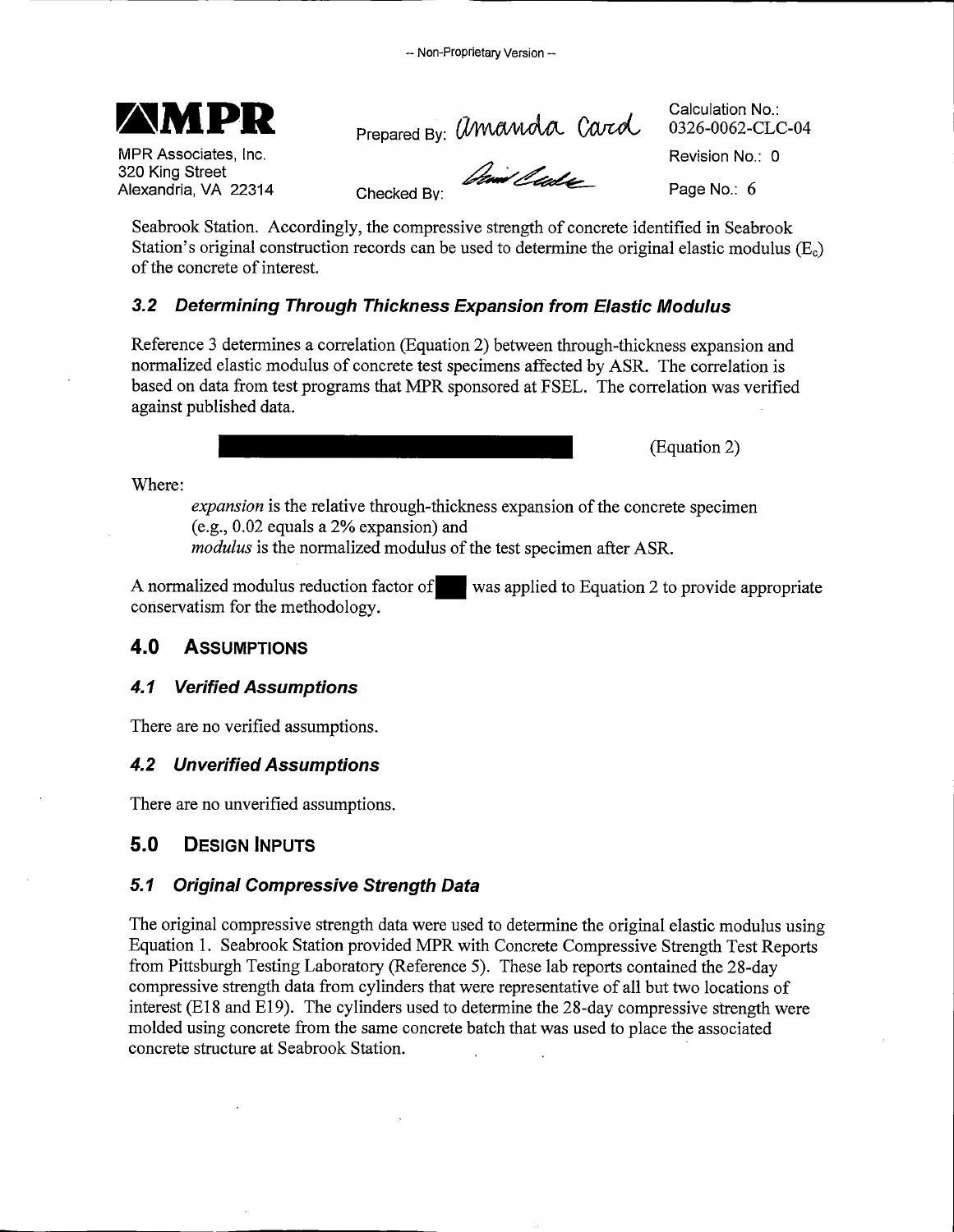

Prepared By:

MPR Associates, Inc. 320 King Street Alexandria, VA 22314

Checked Bv:

Calculation No.: 0326-0062-CLC-04

Page No.: 7

Average compressive strength values for specific structures provided in Reference 4 were used when applicable Concrete Compressive Strength Test Reports from Pittsburgh Testing Laboratory were not available. Reference 4 evaluates available 28-day compressive strength values of concrete cylinders during the original construction of Seabrook Station. The calculation determines the average of all compressive strength values and calculates the range and standard deviation. Using the average compressive strength value for Seabrook Station for locations E18 and E19 is appropriate due to the fact that original compressive strength does not have a significant effect on the through-thickness expansion to-date.

Table 5-1 presents the average and standard deviation associated with the original compressive strength of each location. The average compressive strength is used to determine the nominal through-thickness expansion to-date. The range and standard deviation illustrate the variability among the original compressive strength data.

| Location       | Average<br>(psi) | Range<br>(psi) | <b>Standard Deviation</b><br>(psi) |
|----------------|------------------|----------------|------------------------------------|
| E1             | 5197             | 1240           | 371                                |
| E <sub>2</sub> | 6163             | 2140           | 705                                |
| E3             | 5666             | 1000           | 320                                |
| E4             | 4429             | 1750           | 526                                |
| E <sub>5</sub> | 5266             | 880            | 363                                |
| E <sub>6</sub> | 5922             | 1200           | 401                                |
| E7             | 6412             | 780            | 217                                |
| E <sub>8</sub> | 5426             | 980            | 315                                |
| E <sub>9</sub> | 4910             | 1510           | 400                                |
| E10            | 5186             | 870            | 243                                |
| E11            | 5774             | 1700           | 530                                |
| E12            | 5666             | 1000           | 320                                |
| E13            | 5710             | 180            | 104                                |
| E14            | 5426             | 980            | 315                                |

**Table 5-1.** Original Compressive Strength Data

Revision No.: 0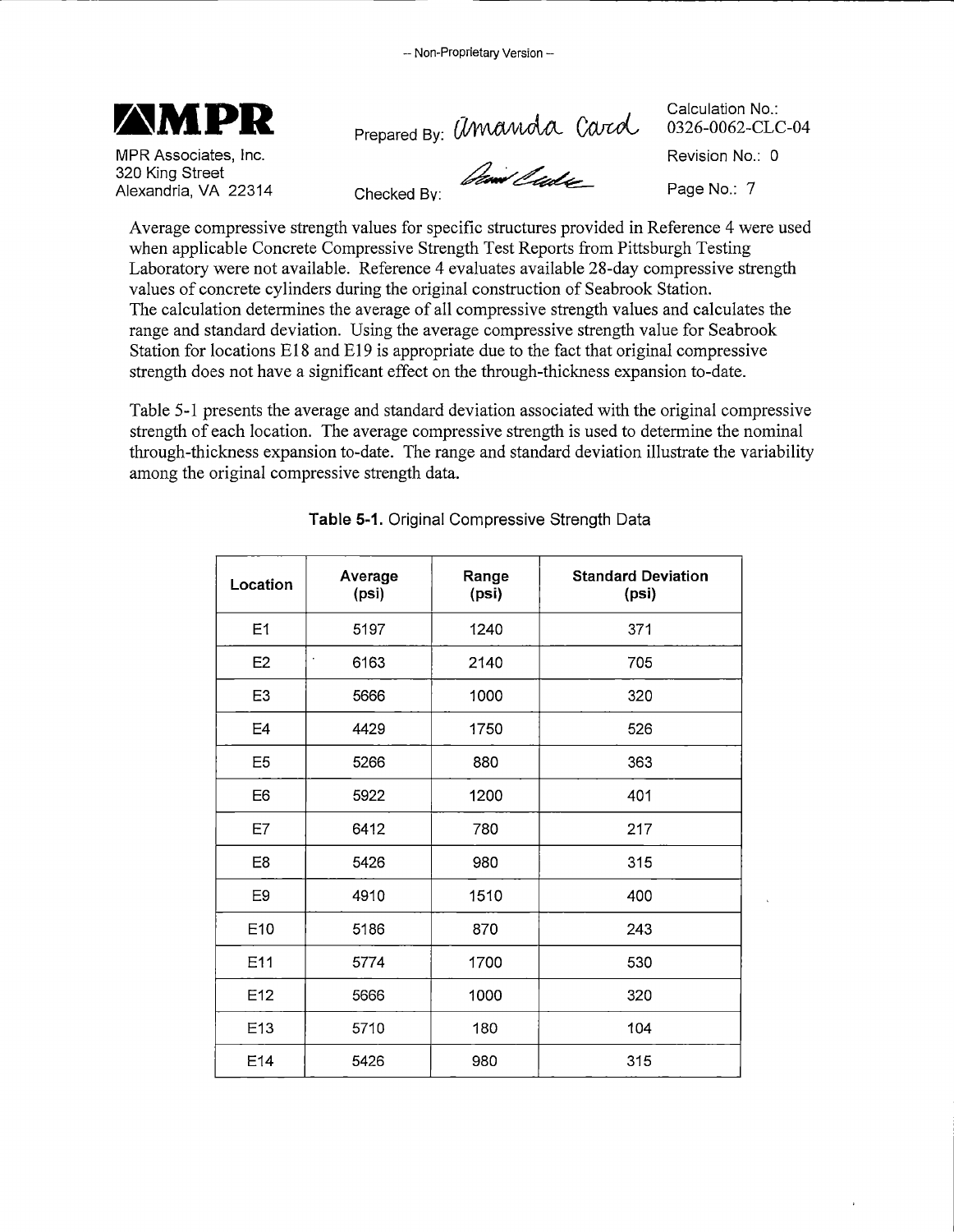

Calculation No.: 0326-0062-CLC-04

MPR Associates, Inc. 320 King Street Alexandria, VA 22314

Checked By:

Revision No.: 0

Page No.: 8

**Table 5-1.** Original Compressive Strength Data

| Location        | Average<br>(psi) | Range<br>(psi) | <b>Standard Deviation</b><br>(psi) |
|-----------------|------------------|----------------|------------------------------------|
| E <sub>15</sub> | 6037             | 170            | 93                                 |
| E <sub>16</sub> | 5387             | 780            | 392                                |
| E <sub>18</sub> | 5456             | 3120           | 568                                |
| E <sub>19</sub> | 5456             | 3120           | 568                                |

Note:

Compressive strength values for locations E1 through E16 were taken from Reference 5. Compressive strength values for locations E18 and E19 were taken from Reference 4.

### **5.2 Current Elastic Modulus Data**

Seabrook Station determined the current elastic modulus by testing cores removed from each location and provided the results to MPR (Reference 6 and Reference 7). Results from these tests are listed in Table 5-2.

Multiple elastic modulus values were obtained for each location of interest. The "-1," "-2," and "-3" after the location title designate between the specific core locations. Some locations have multiple modulus results because sufficient intact core length was available for two test specimens. The average and range values presented below consider all tests performed on cores from the same general location. The average current elastic modulus data is used to determine the nominal through-thickness expansion to-date. The range illustrates the variability associated with current modulus data.

| Table 5-2. Current Elastic Modulus Data |  |
|-----------------------------------------|--|
|-----------------------------------------|--|

| Location | Modulus 1<br>(psi) | Modulus 2<br>(psi) | Average<br>(psi) | Range<br>(psi) |
|----------|--------------------|--------------------|------------------|----------------|
| $E1-1$   | 2.20E+06           | $2.10E + 06$       |                  | 8.50E+05       |
| $E1-2$   | 2.35E+06           | 1.50E+06           | $2.04E + 06$     |                |
| $E2-1$   | $3.00E + 06$       | N/A                | 2.70E+06         | 6.00E+05       |
| $E2-2$   | $2.40E + 06$       | N/A                |                  |                |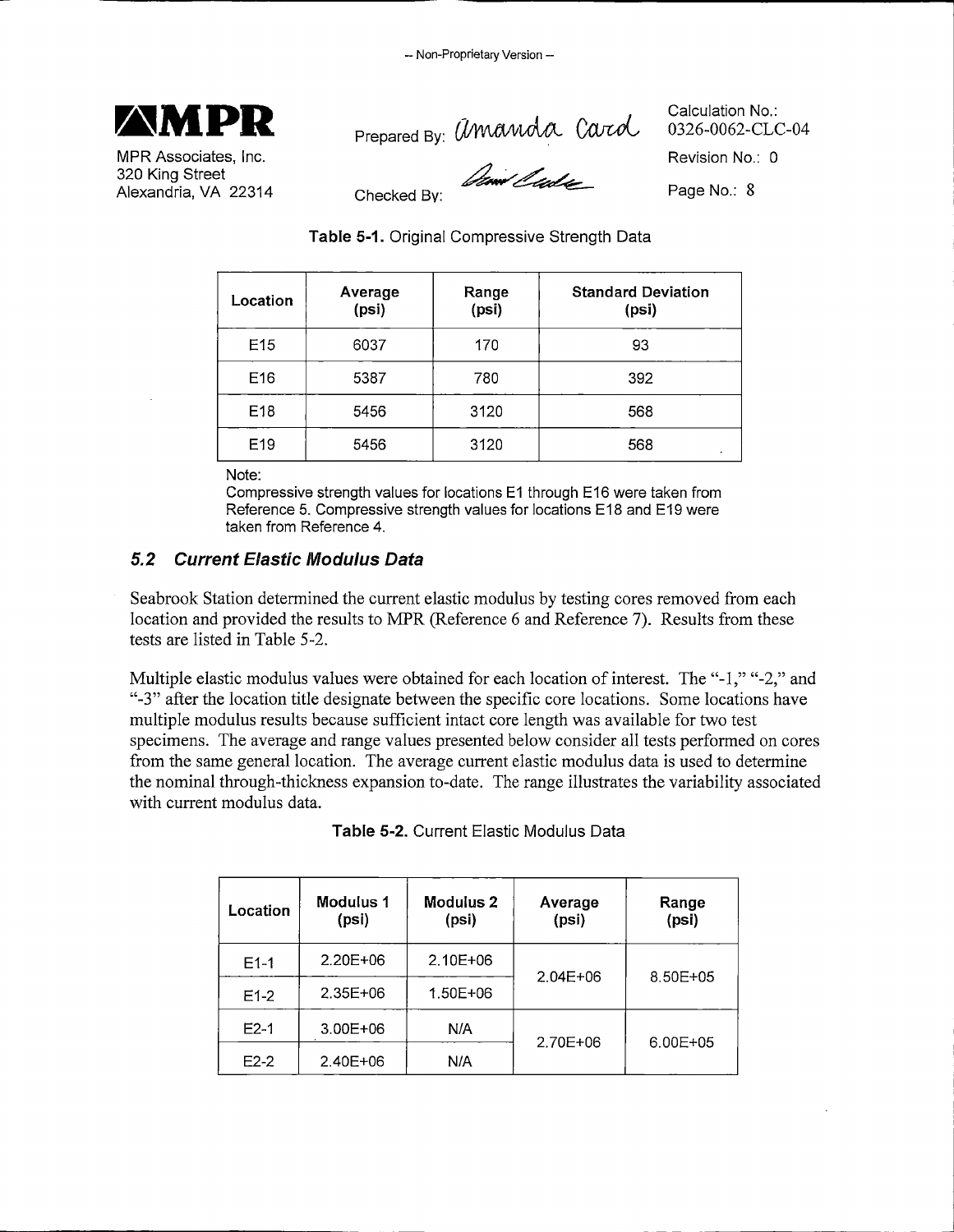

Prepared By:

Calculation No.: 0326-0062-CLC-04

MPR Associates, Inc. 320 King Street Alexandria, VA 22314

Checked By:

Page No.: 9

Revision No.: 0

**Table 5-2.** Current Elastic Modulus Data

| Location | Modulus 1<br>(psi) | Modulus <sub>2</sub><br>(psi) | Average<br>(psi) | Range<br>(psi) |
|----------|--------------------|-------------------------------|------------------|----------------|
| $E3-1$   | 2.35E+06           | 2.10E+06                      | 2.49E+06         | 7.00E+05       |
| $E3-2$   | 2.80E+06           | 2.70E+06                      |                  |                |
| $E4-1$   | 2.80E+06           | N/A                           | 3.30E+06         | 1.00E+06       |
| $E4-2$   | 3.80E+06           | N/A                           |                  |                |
| $E5-1$   | 4.45E+06           | N/A                           | 4.53E+06         | 1.50E+05       |
| $E5-2$   | 4.60E+06           | N/A                           |                  |                |
| $E6-1$   | 2.95E+06           | 2.90E+06                      | $2.91E + 06$     | 2.00E+05       |
| E6-2     | 3.00E+06           | 2.80E+06                      |                  |                |
| $E7-1$   | 3.15E+06           | 3.05E+06                      | $2.97E + 06$     | 4.50E+05       |
| $E7-2$   | 2.70E+06           | N/A                           |                  |                |
| $E8-1$   | 2.40E+06           | N/A                           | $2.55E+06$       | 3.00E+05       |
| $E8-2$   | 2.70E+06           | N/A                           |                  |                |
| $E9-1$   | 1.40E+06           | 1.80E+06                      | 1.50E+06         | 5.00E+05       |
| E9-2     | 1.30E+06           | N/A                           |                  |                |
| E10-1    | 2.20E+06           | 2.30E+06                      |                  |                |
| E10-2    | 2.50E+06           | 2.45E+06                      | 2.41E+06         | 4.00E+05       |
| E10-2    | 2.60E+06           | N/A                           |                  |                |
| $E11-1$  | 2.75E+06           | N/A                           |                  |                |
| E11-3    | 2.90E+06           | N/A                           | 2.83E+06         | $1.5E + 05$    |
| E12-1    | 3.10E+06           | 3.05E+06                      |                  |                |
| E12-2    | 3.45E+06           | 3.05E+06                      | 3.16E+06         | 4.00E+05       |
| E13-1    | N/A                | N/A                           | 1.85E+06         | $0.00E + 00$   |
| E13-2    | 1.85E+06           | N/A                           |                  |                |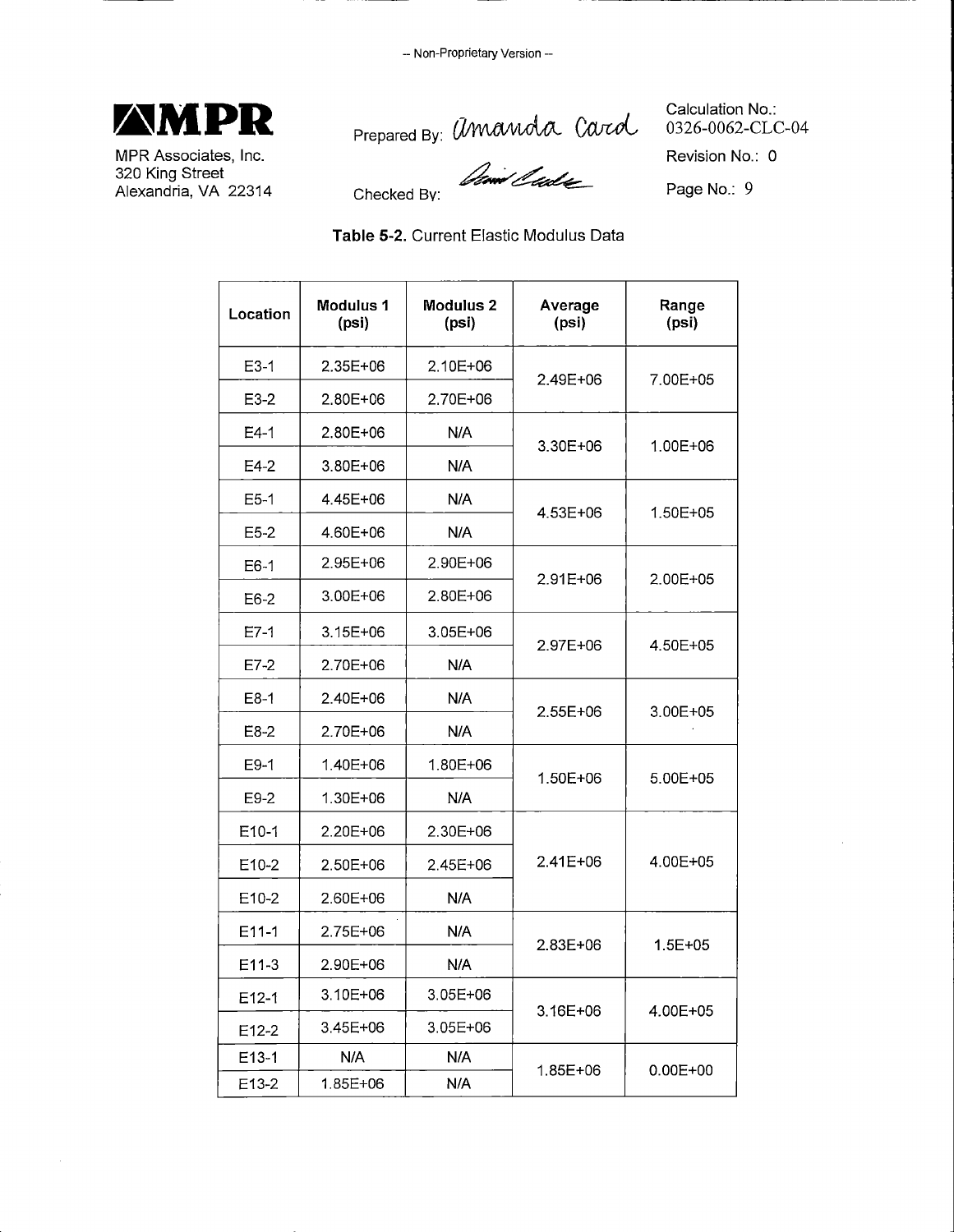

Calculation No.: 0326-0062-CLC-04 Revision No.: 0

MPR Associates, Inc. 320 King Street Alexandria, VA 22314

Checked By:

Page No.: 10

**Table 5-2.** Current Elastic Modulus Data

| Location           | Modulus 1<br>(psi) | Modulus 2<br>(psi) | Average<br>(psi) | Range<br>(psi) |
|--------------------|--------------------|--------------------|------------------|----------------|
| $E14-1$            | $2.25E + 06$       | 1.90E+06           | 1.88E+06         | 6.00E+05       |
| E14-2              | 1.70E+06           | $1.65E + 06$       |                  |                |
| $E15-1$            | $2.25E+06$         | N/A                | 2.38E+06         | 2.50E+05       |
| E <sub>15</sub> -2 | $2.50E + 06$       | N/A                |                  |                |
| E <sub>16-1</sub>  | N/A                | N/A                | 4.30E+06         | $0.00E + 00$   |
| E <sub>16</sub> -2 | 4.30E+06           | N/A                |                  |                |
| $E18-1$            | $2.85E + 06$       | N/A                | $2.98E + 06$     | $2.50E + 0.5$  |
| E <sub>18</sub> -2 | $3.10E + 06$       | N/A                |                  |                |
| $E19-1$            | $3.10E + 06$       | N/A                | 3.38E+06         |                |
| E <sub>19</sub> -2 | $3.65E + 06$       | N/A                |                  | $-5.50E + 05$  |

## **6.0 CALCULATIONS AND RESULTS**

#### **6. 1 Original Elastic Modulus**

The original elastic modulus was determined by using the average compressive strength data in Table 5-1 and Equation 1, where  $f_c$  is the 28-day compressive strength and  $E_c$  is the original elastic modulus. Results are presented in Table 6-1.

| Location | <b>Original Elastic Modulus</b><br>(psi) |
|----------|------------------------------------------|
| F1       | 4.11E+06                                 |
| E2.      | 4.47E+06                                 |
| E3       | 4.29E+06                                 |
| F4       | 3.79E+06                                 |

**Table 6-1.** Nominal Original Elastic Modulus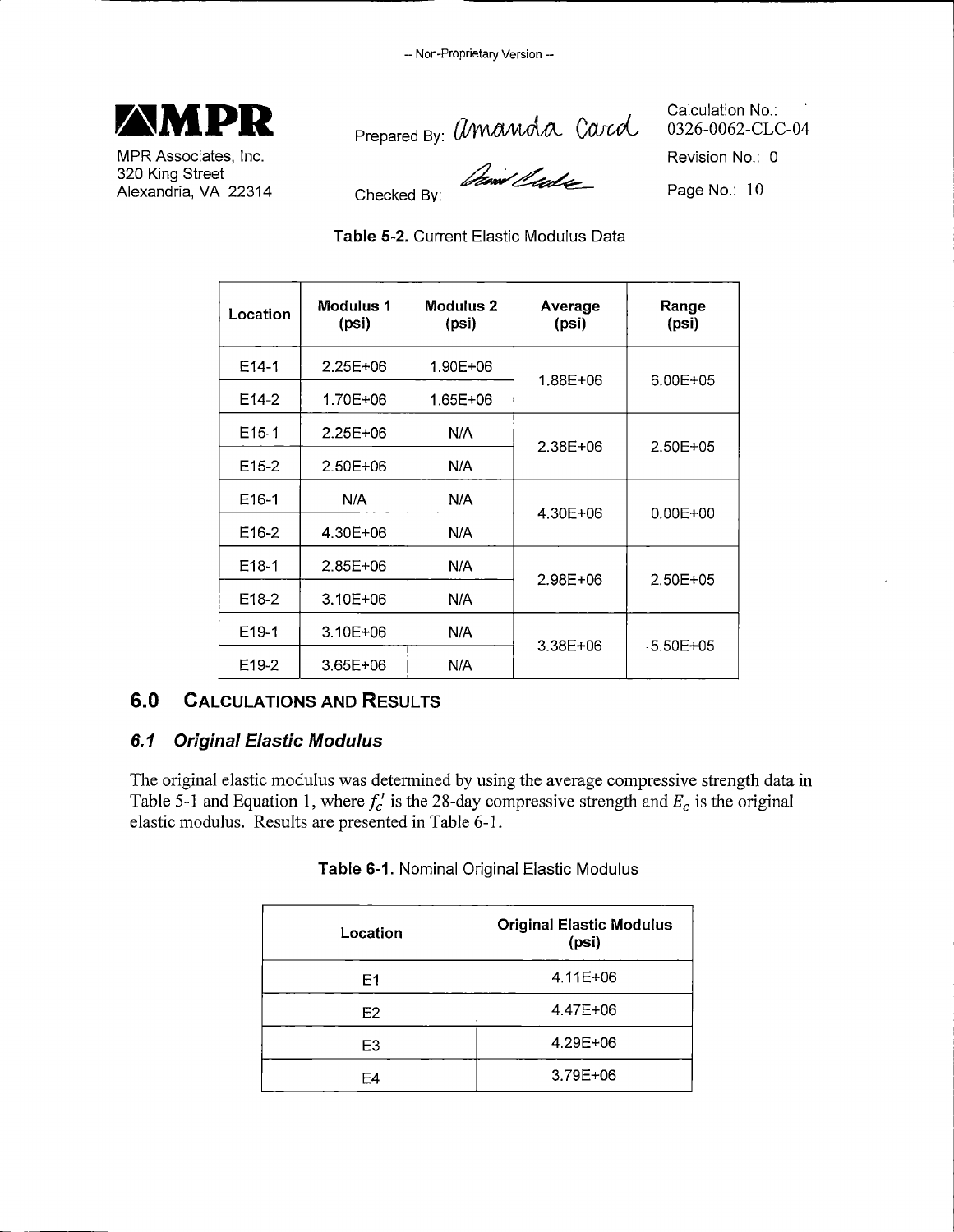

Prepared By: Umanda Card

Calculation No.: 0326-0062-CLC-04

Revision No.: 0

Checked By:

Page No.: 11

**Table 6-1.** Nominal Original Elastic Modulus

| Location        | <b>Original Elastic Modulus</b><br>(psi) |
|-----------------|------------------------------------------|
| E <sub>5</sub>  | 4.14E+06                                 |
| E6              | 4.39E+06                                 |
| E7              | 4.56E+06                                 |
| E8              | 4.20E+06                                 |
| E <sub>9</sub>  | 3.99E+06                                 |
| E10             | 4.10E+06                                 |
| E11             | 4.33E+06                                 |
| E12             | 4.29E+06                                 |
| E <sub>13</sub> | 4.31E+06                                 |
| E14             | 4.20E+06                                 |
| E <sub>15</sub> | 4.43E+06                                 |
| E16             | 4.18E+06                                 |
| E18             | 4.21E+06                                 |
| E19             | $4.21E + 06$                             |

#### **6.2 Nominal Through-Thickness Expansion To-Date**

The average modulus values presented in Table 5-2 and the nominal original elastic modulus values listed in Table 6-1 were used to determine the normalized modulus *(modulus).*  The nominal expansion to-date was calculated using the normalized modulus and Equation 3.

(Equation 3)

The nominal through-thickness expansion values (i.e., unadjusted though-thickness expansion values) to-date for the eighteen locations of interest are presented in Table 6-2.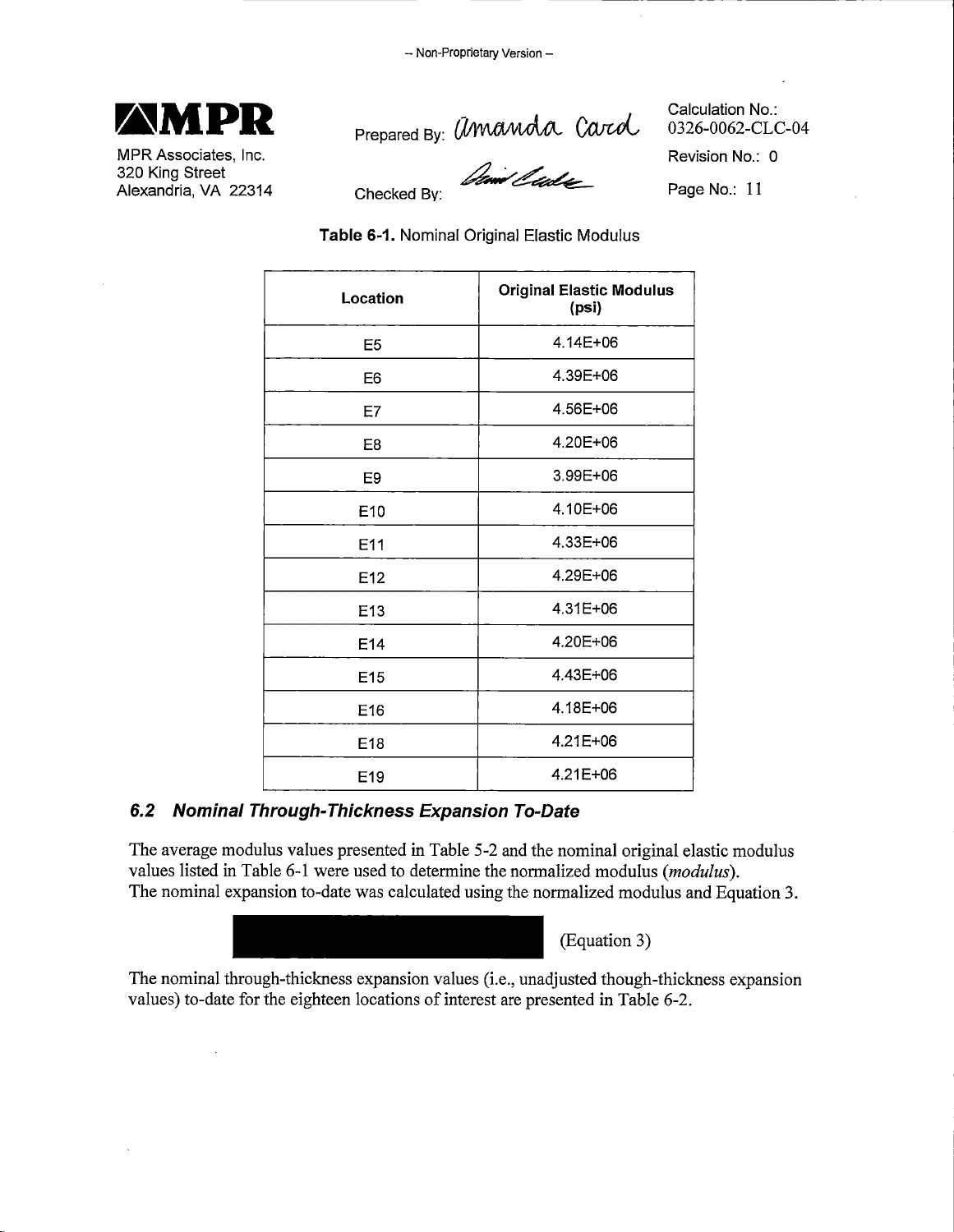

Prepared By: Umanda Card

Calculation No.: 0326-0062-CLC-04

Checked By:

Revision No.: 0 Page No.: 12

**Table 6-2.** Nominal Through-Thickness Expansion To-Date



## **6.3 Adjusted Through-Thickness Expansion To-Date**

Uncertainty in the original modulus (calculated from the original compressive strength) and the measurement variability in current modulus influence the calculated through-thickness expansion values.

To include an appropriate level of conservatism into the calculated through-thickness values, a normalized modulus reduction factor of was applied, as shown in Equation 4 below.

(Equation 4)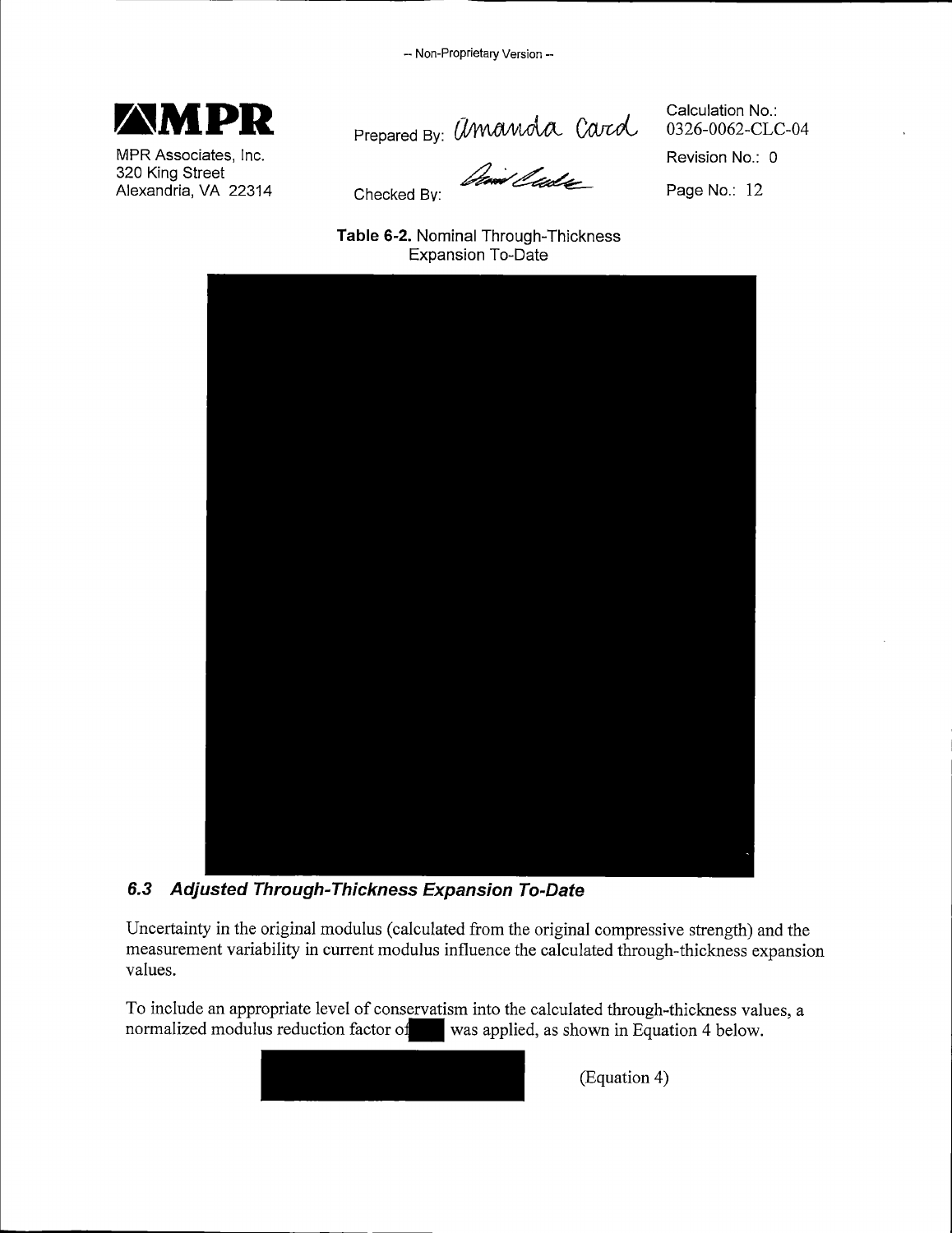

 $\sqrt{2}$ 

Prepared By:

MPR Associates, Inc. 320 King Street Alexandria, VA 22314

Checked By:

Calculation No.: 0326-0062-CLC-04

Revision No.: 0

Page No.: 13

Equation 4 results in higher calculated through-thickness values. Results for the 18 locations of interest are shown in Table 6-3. The average original compressive strength, the calculated original elastic modulus, the average current elastic modulus, and the nominal through-thickness expansion values are included for reference.

| Location<br>ID | Average<br>Original<br>Compressive<br><b>Strength</b><br>(psi) | Original<br><b>Elastic</b><br><b>Modulus</b><br>(psi) | Average<br><b>Current</b><br><b>Elastic</b><br><b>Modulus</b><br>(psi) | <b>Nominal</b><br>Through-<br><b>Thickness</b><br><b>Expansion</b> | Through-<br><b>Thickness</b><br><b>Expansion</b><br>factor) |
|----------------|----------------------------------------------------------------|-------------------------------------------------------|------------------------------------------------------------------------|--------------------------------------------------------------------|-------------------------------------------------------------|
| E1             | 5197                                                           | 4.11E+06                                              | 2.04E+06                                                               |                                                                    |                                                             |
| E2             | 6163                                                           | 4.47E+06                                              | 2.70E+06                                                               |                                                                    |                                                             |
| E <sub>3</sub> | 5666                                                           | 4.29E+06                                              | 2.49E+06                                                               |                                                                    |                                                             |
| E <sub>4</sub> | 4429                                                           | 3.79E+06                                              | 3.30E+06                                                               |                                                                    |                                                             |
| E <sub>5</sub> | 5266                                                           | 4.14E+06                                              | 4.53E+06                                                               |                                                                    |                                                             |
| E <sub>6</sub> | 5922                                                           | 4.39E+06                                              | 2.91E+06                                                               |                                                                    |                                                             |
| E7             | 6412                                                           | 4.56E+06                                              | 2.97E+06                                                               |                                                                    |                                                             |
| E <sub>8</sub> | 5426                                                           | 4.20E+06                                              | 2.55E+06                                                               |                                                                    |                                                             |
| E <sub>9</sub> | 4910                                                           | 3.99E+06                                              | 1.50E+06                                                               |                                                                    |                                                             |
| E10            | 5186                                                           | 4.10E+06                                              | 2.41E+06                                                               |                                                                    |                                                             |
| E11            | 5774                                                           | 4.33E+06                                              | 2.83E+06                                                               |                                                                    |                                                             |
| E12            | 5666                                                           | 4.29E+06                                              | 3.16E+06                                                               |                                                                    |                                                             |
| E13            | 5710                                                           | 4.31E+06                                              | 1.85E+06                                                               |                                                                    |                                                             |
| E14            | 5426                                                           | 4.20E+06                                              | 1.88E+06                                                               |                                                                    |                                                             |
| E15            | 6037                                                           | 4.43E+06                                              | 2.38E+06                                                               |                                                                    |                                                             |
| E16            | 5387                                                           | 4.18E+06                                              | 4.30E+06                                                               |                                                                    |                                                             |
| E18            | 5456                                                           | 4.21E+06                                              | 2.98E+06                                                               |                                                                    |                                                             |
| E19            | 5456                                                           | 4.21E+06                                              | 3.38E+06                                                               |                                                                    |                                                             |

**Table 6-3.** Through-Thickness Expansion To-Date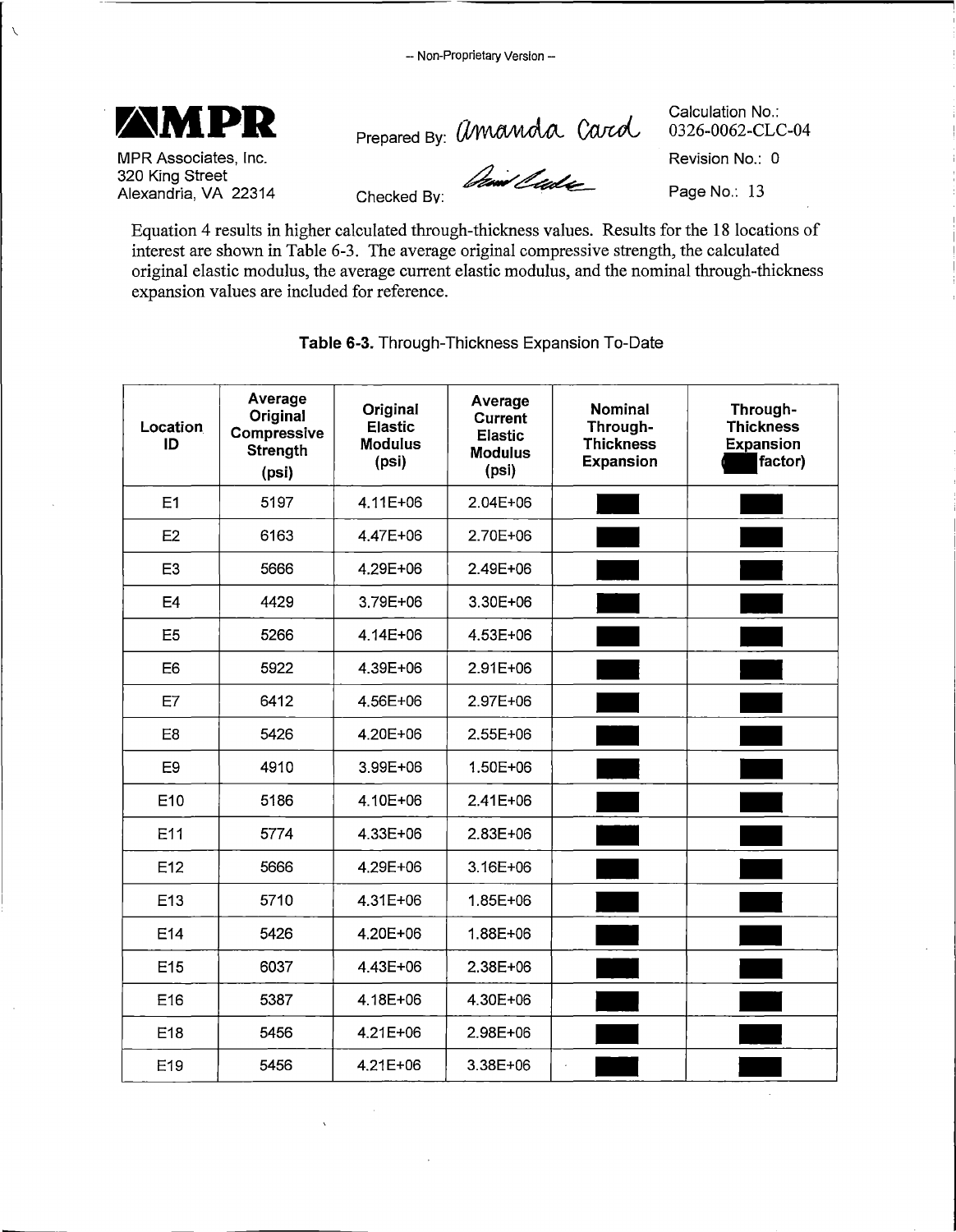

MPR Associates, Inc. 320 King Street Alexandria, VA 22314 Checked By:

**MPR** Prepared By: Umanda Card<br>
ssociates, Inc.<br>
ng Street<br>
dria VA 22314

Calculation No.: 0326-0062-CLC-04 Revision No.: 0

Page No.: 14

The results in Table 6-3 indicate that Equation 4 inherently provides significant conservatism. Key observations include the following:

- For the highest through-thickness expansion value of~ation E9), use of Equation 4 increased the expansion value to  $\overline{\textbf{a}}$  (i.e., of the normalized modulus reduction factor (in absolute terms) increases with ASR progression (i.e., at higher levels of expansion).
- In relative terms, application of Equation 4 to th<u>e hig</u>hest t<u>hroug</u>h-thickness expansion In relative terms, application of Equation 4 to the highest through-thickness expansion value (location E9) produced a conservatism of  $\begin{bmatrix} \text{(i.e.,} \text{} \text{expansion)} \end{bmatrix}$ expansion).
- The relative conservatism of Equation 4 increases if ASR progression is less advanced. As an example, for location E1, where nominal expansion is the relative conservatism of using Equation 4 is (i.e. expansion/ expansion) an example, for location E1, where nominal expansion is the relative conservatism of using Equation 4 is  $\begin{array}{|l|l|l|l|l|}\n\hline\n\end{array}$  (i.e. expansion) expansion).